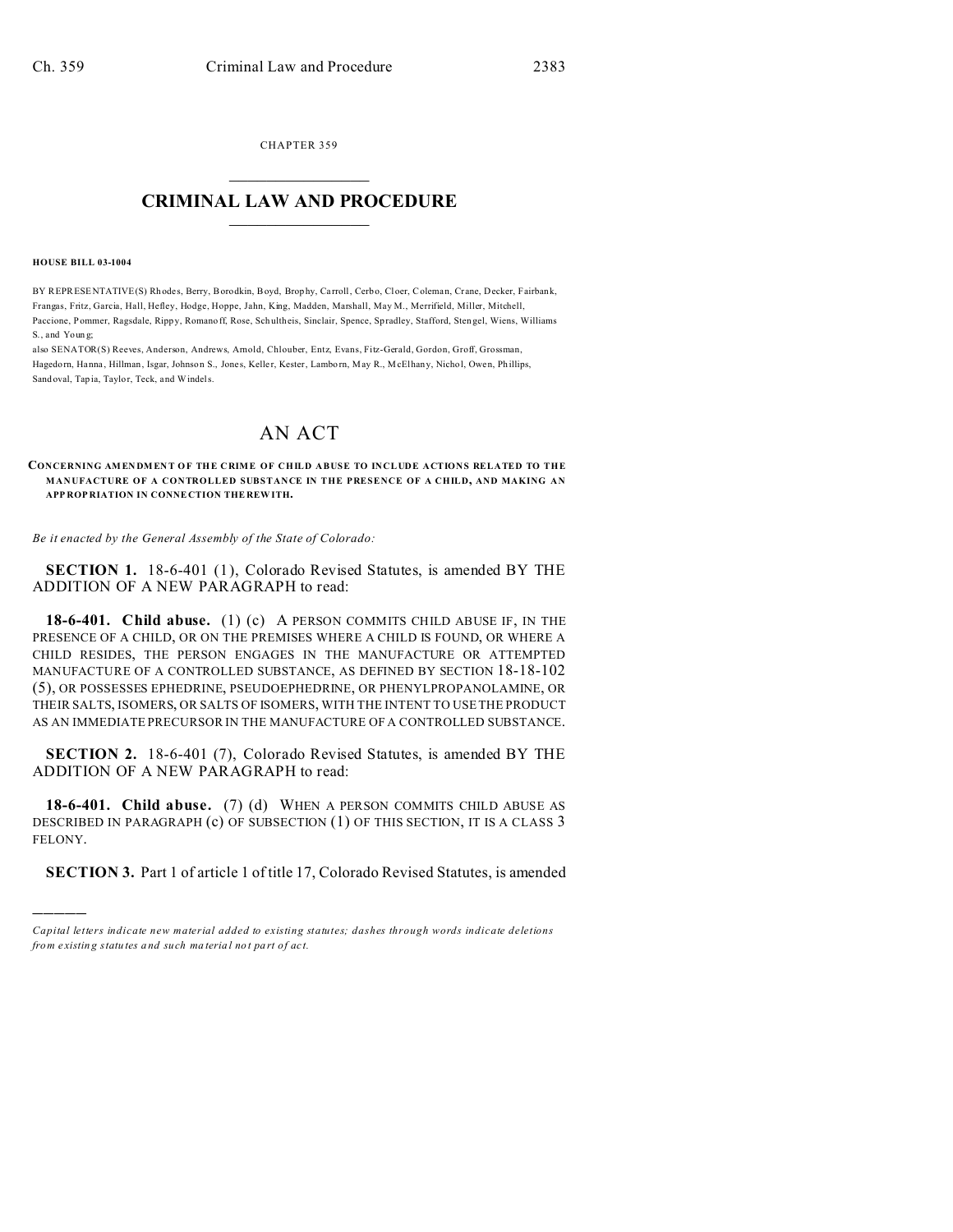BY THE ADDITION OF A NEW SECTION to read:

**17-1-146. Appropriation to comply with section 2-2-703 - H.B. 03-1004.** (1) PURSUANT TO SECTION 2-2-703, C.R.S., THE FOLLOWING STATUTORY APPROPRIATIONS, OR SO MUCH THEREOF AS MAY BE NECESSARY, ARE MADE IN ORDER TO IMPLEMENT H.B. 03-1004, ENACTED AT THE FIRST REGULAR SESSION OF THE SIXTY-FOURTH GENERAL ASSEMBLY:

(a) FOR THE FISCAL YEAR BEGINNING JULY 1, 2006, IN ADDITION TO ANY OTHER APPROPRIATION, THERE IS HEREBY APPROPRIATED FROM THECAPITAL CONSTRUCTION FUND CREATED IN SECTION 24-75-302, C.R.S., TO THE CORRECTIONS EXPANSION RESERVE FUND CREATED IN SECTION 17-1-116, THE SUM OF TWO HUNDRED NINETY-ONE THOUSAND SEVEN HUNDRED SIXTY-ONE DOLLARS (\$291,761).

(b) (I) FOR THE FISCAL YEAR BEGINNING JULY 1, 2007, IN ADDITION TO ANY OTHER APPROPRIATION,THEREISHEREBYAPPROPRIATED, FROM THE CAPITAL CONSTRUCTION FUND CREATED IN SECTION 24-75-302, C.R.S., TO THE CORRECTIONS EXPANSION RESERVE FUND CREATED IN SECTION 17-1-116, THE SUM OF FOUR HUNDRED SIXTEEN THOUSAND EIGHT HUNDRED TWO DOLLARS (\$416,802).

(II) FOR THE FISCAL YEAR BEGINNING JULY 1, 2007, IN ADDITION TO ANY OTHER APPROPRIATION, THERE IS HEREBY APPROPRIATED TO THE DEPARTMENT OF CORRECTIONS, OUT OF ANY MONEYS IN THE GENERAL FUND NOT OTHERWISE APPROPRIATED, THE SUM OF ONE HUNDRED EIGHTEEN THOUSAND FIVE HUNDRED SIXTEEN DOLLARS (\$118,516).

**SECTION 4.** The introductory portion to 24-75-302 (2) and 24-75-302 (2) (s), Colorado Revised Statutes, are amended, and the said 24-75-302 (2) is further amended BY THE ADDITION OF A NEW PARAGRAPH, to read:

**24-75-302. Capital construction fund - capital assessment fees - calculation.** (2) As of July 1, 1988, and July 1 of each year thereafter through July 1,  $20062007$ , a sum as specified in this subsection (2) shall accrue to the capital construction fund. The state treasurer and the controller shall transfer such sum out of the general fund and into the capital construction fund as moneys become available in the general fund during the fiscal year beginning on said July 1. Transfers between funds pursuant to this subsection (2) shall not be deemed to be appropriations subject to the limitations of section 24-75-201.1. The amount which shall accrue pursuant to this subsection (2) shall be as follows:

(s) On July 1, 2006, twenty-two thousand nine hundred twenty-four dollars pursuant to section 3 of H.B. 02S-1006, enacted at the third extraordinary session of the sixty-third general assembly; PLUS TWO HUNDRED NINETY-ONE THOUSAND SEVEN HUNDRED SIXTY-ONE DOLLARS PURSUANT TO H.B. 03-1004, ENACTED AT THE FIRST REGULAR SESSION OF THE SIXTY-FOURTH GENERAL ASSEMBLY;

(t) ON JULY 1, 2007, FOUR HUNDRED SIXTEEN THOUSAND EIGHT HUNDRED TWO DOLLARS PURSUANT TO H.B. 03-1004, ENACTED AT THE FIRST REGULAR SESSION OF THE SIXTY-FOURTH GENERAL ASSEMBLY.

**SECTION 5. Effective date - applicability.** This act shall take effect on July